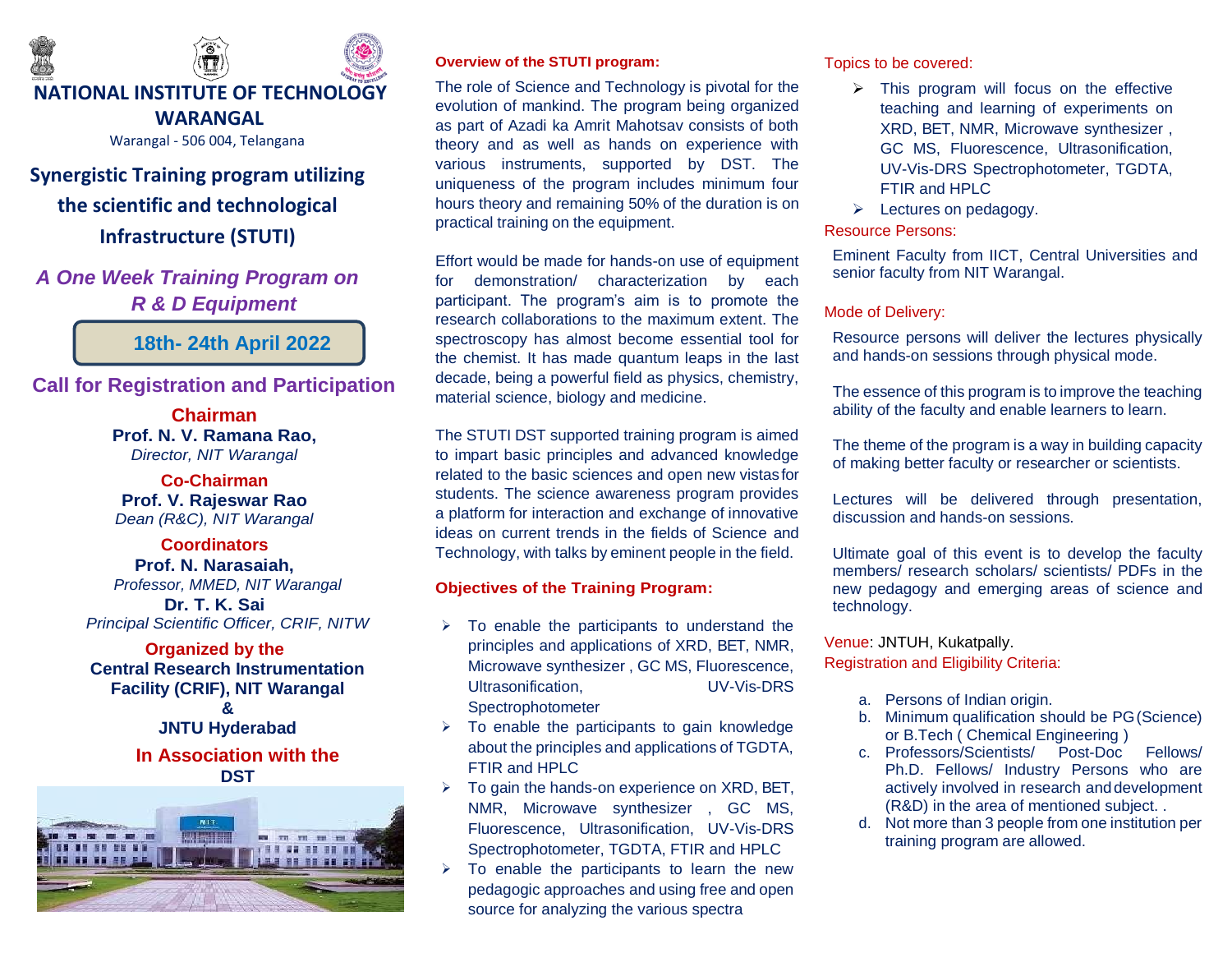#### **About JNTUH, Hyderabad:**

Jawaharlal Nehru Technological University, the First Technological University of India, was established on 2nd October 1972 in Andhra Pradesh with headquarters located in Hyderabad. The University is one of the premier Universities in India, accredited by NAAC with 'A' Grade. After successful and proven levels of appreciated existence and stature spanning over 36 years, JNTU has been divided into four different Universities by Govt. of Andhra Pradesh, through Act No.30, Dt. 24<sup>th</sup> September, 2008. The JNTUH Institute of Science and Technology is a constituent unit of Jawaharlal Nehru Technological University Hyderabad. It is established in 1989 and is currently offering postgraduate and research programs in interdisciplinary areas of science and technology leading to M.Sc, M.Tech and Ph.D degrees. The units offering academic programmes in the Institute are Biotechnology, Environmental sciences, Spatial Information technology, Chemical science and technology, Pharmaceutical sciences, Water resources and Nano Science and Technology. All the centres are equipped with state of art laboratories and the faculty members of the institute attract funded research projects.

#### **About NIT Warangal:**

National Institute of Technology Warangal, formerly known as Regional Engineering College, was established in 1959. Over the years it has developed into a premier institute of higher learning and is ranked among the top technical education institutions in India. There are 14 Departments offering eight undergraduate and 31 post-graduate programs besides doctoral programmes. About 5000 students across the country and about 500 international students study on the campus. It is a fully residential campus spread across 250 acres with excellent infrastructure in the form of state of the art library, seminar halls, guest houses and research laboratories

#### **Infrastructure available at JNTUH:**













Microwave technique









**GCMS** 

#### **How to Apply:**

Eligible applicants are required to **fill-in the prescribed BIODATA format** attached herewith and **get it endorsed by the concerned head of the institute with seal**. The applicants are required to **upload the same at the appropriate field in the link below on or before 11th April 2022**.

#### **<https://forms.gle/8H5aVkVJ7DBeyFY86>**

Shortlisted candidates will be informed through mail. Only the non-local participants are eligible for boarding/lodging at JNTUH on single/double sharing basis subject to availability. For domestic travel of participants the reimbursement for train/bus ticket is allowed as per actual (For outstation participants only) **Contact us:**

**Coordinator (JNTUH): Dr. Bhumireddy Ramadevi Professor & HoD, Chemistry, JNTUHCEH** [bhoomireddyramadevi@jntuh.ac.in](mailto:bhoomireddyramadevi@jntuh.ac.in) **Coordinator (JNTUH): Dr. CH Shilpa Chakra Asst. Professor & HoD, Centre for Nano Science & Technology (CNST), JNTUHIST** [shilpachakra.nano@jntuh.ac.in](mailto:shilpachakra.nano@jntuh.ac.in) **Co-coordinator (NITW): Mr. Harish Madupu Technical Officer, CRIF, NITW Mob: 7010881253 e-mail:** [office\\_stuti@nitw.ac.in](mailto:office_stuti@nitw.ac.in)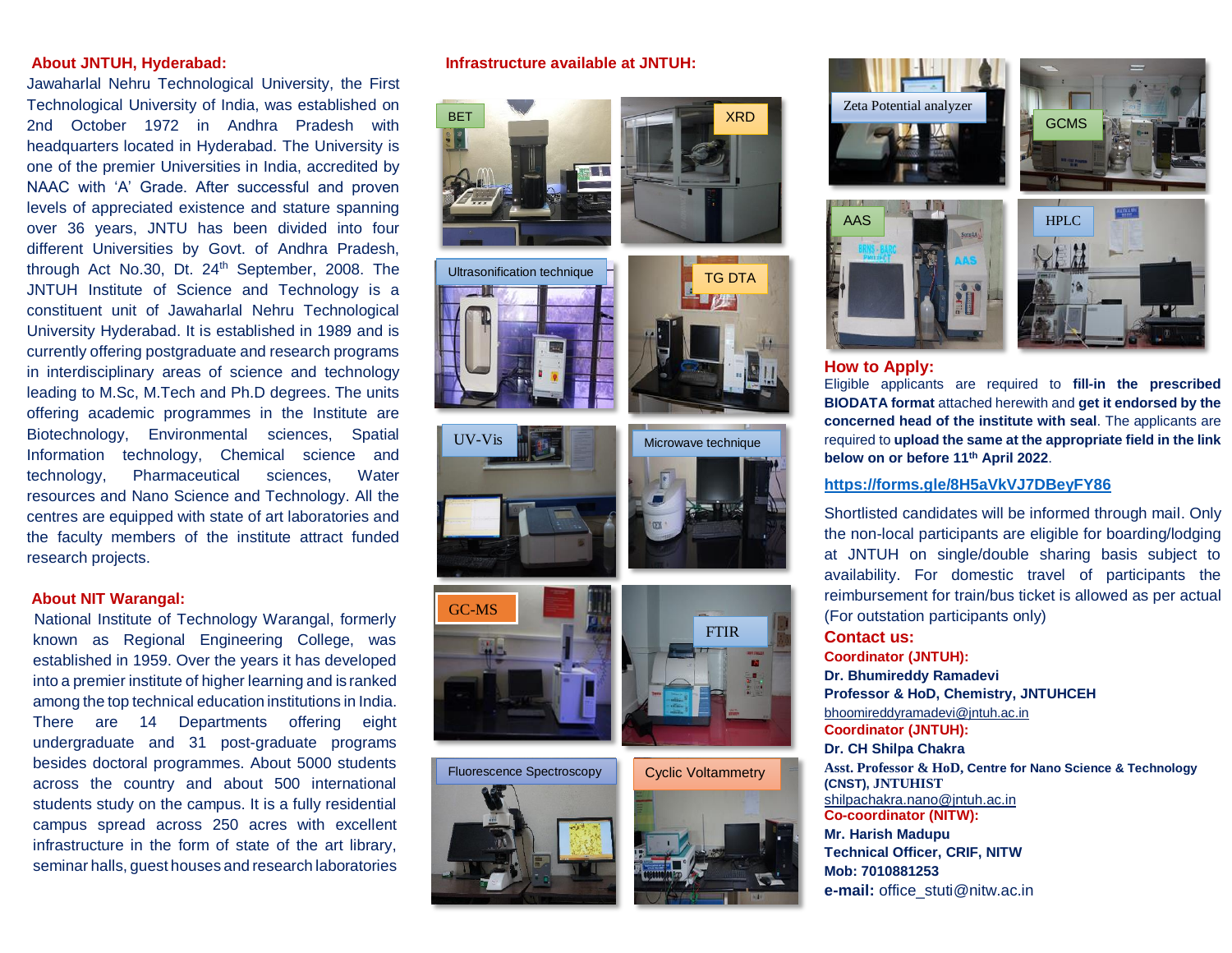# **BIODATA FOR STUTI-21 DST TRAINING PROGRAM (18TH-24TH APRIL 2022)**

| <b>NAME</b><br>Prof./Dr./Mr./Ms.   |  |  |  |  |  |  |          |  |  |
|------------------------------------|--|--|--|--|--|--|----------|--|--|
|                                    |  |  |  |  |  |  |          |  |  |
|                                    |  |  |  |  |  |  |          |  |  |
| <b>DESIGNATION</b>                 |  |  |  |  |  |  |          |  |  |
|                                    |  |  |  |  |  |  |          |  |  |
| <b>ORGANIZATION</b>                |  |  |  |  |  |  |          |  |  |
|                                    |  |  |  |  |  |  |          |  |  |
|                                    |  |  |  |  |  |  |          |  |  |
| DATE OF ENTRY IN<br><b>SERVICE</b> |  |  |  |  |  |  |          |  |  |
| CATEGORY (GENERAL / SC / ST / OBC) |  |  |  |  |  |  |          |  |  |
| <b>DATE OF BIRTH</b>               |  |  |  |  |  |  | SEX(M/F) |  |  |
|                                    |  |  |  |  |  |  |          |  |  |
|                                    |  |  |  |  |  |  |          |  |  |
| <b>COMPLETE</b><br><b>ADDRESS</b>  |  |  |  |  |  |  |          |  |  |
| (OFFICE)                           |  |  |  |  |  |  |          |  |  |
|                                    |  |  |  |  |  |  |          |  |  |
|                                    |  |  |  |  |  |  |          |  |  |
|                                    |  |  |  |  |  |  |          |  |  |
|                                    |  |  |  |  |  |  |          |  |  |
| <b>COMPLETE</b>                    |  |  |  |  |  |  |          |  |  |
| <b>ADDRESS</b>                     |  |  |  |  |  |  |          |  |  |
| (RESIDENCE)                        |  |  |  |  |  |  |          |  |  |
|                                    |  |  |  |  |  |  |          |  |  |
|                                    |  |  |  |  |  |  |          |  |  |

| <b>CONTACT</b> | PHONE (O) | PHONE(R) | MOBILE No. | E-MAIL |
|----------------|-----------|----------|------------|--------|
| <b>DETAILS</b> |           |          |            |        |
|                |           |          |            |        |
|                |           |          |            |        |
|                |           |          |            |        |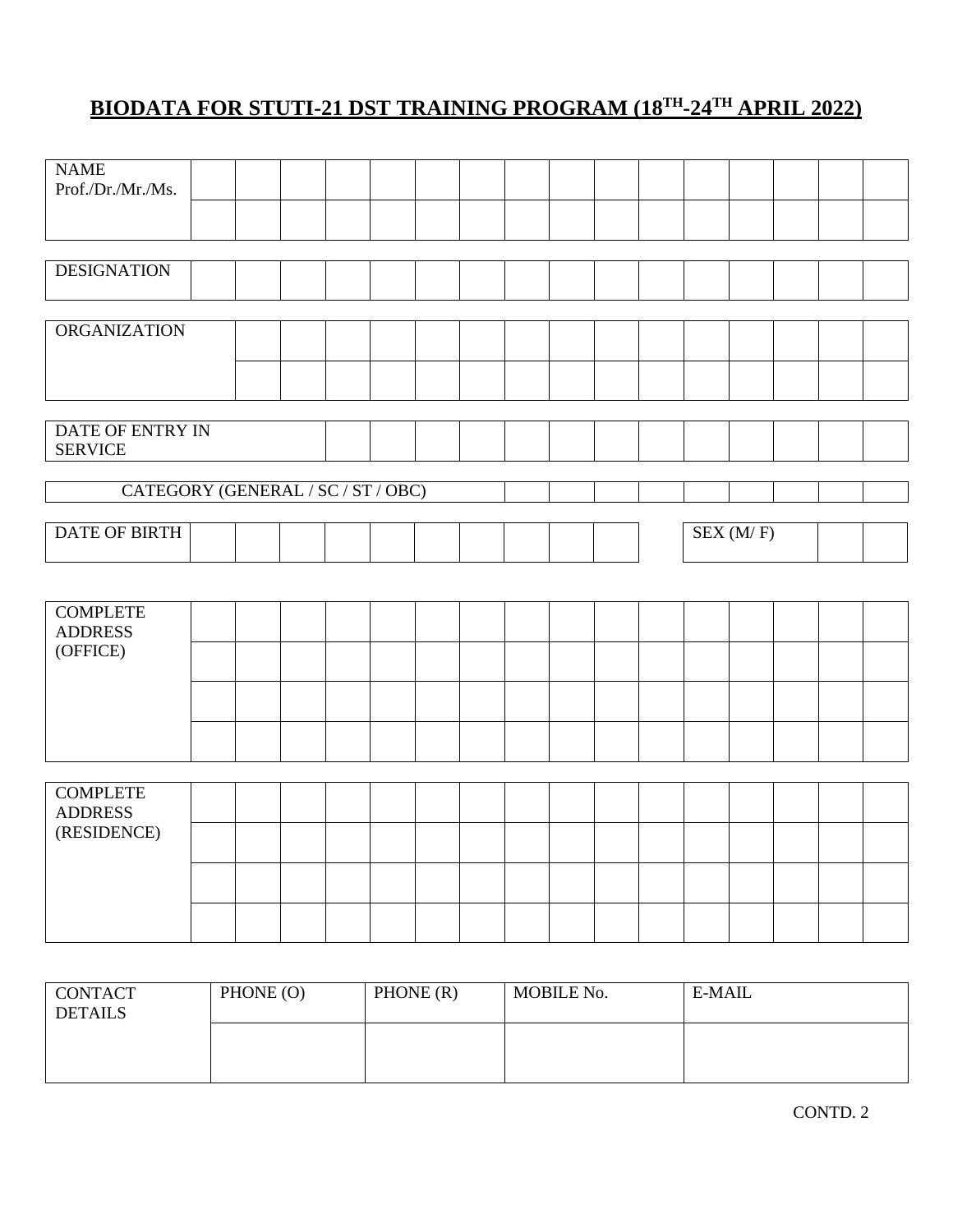## **EDUCATIONAL / PROFESSIONAL QUALIFICATIONS (GRADUATION ONWARDS)**

| Sr. No. | EXAMINATION/  | UNIVERSITY/      | <b>YEAR</b> | <b>SUBJECT</b> | DIVISION/PERCENTA  |
|---------|---------------|------------------|-------------|----------------|--------------------|
|         | <b>DEGREE</b> | <b>INSTITUTE</b> |             |                | <b>GE OF MARKS</b> |
|         |               |                  |             |                |                    |
|         |               |                  |             |                |                    |
|         |               |                  |             |                |                    |
|         |               |                  |             |                |                    |
|         |               |                  |             |                |                    |
|         |               |                  |             |                |                    |
|         |               |                  |             |                |                    |
|         |               |                  |             |                |                    |
|         |               |                  |             |                |                    |

|         | <b>EXPERIENCE</b>        |                    |             |           |                       |  |  |  |
|---------|--------------------------|--------------------|-------------|-----------|-----------------------|--|--|--|
| Sr. No. | NAME OF THE ORGANISATION | <b>DESIGNATION</b> | <b>FROM</b> | <b>TO</b> | <b>DUTY PERFORMED</b> |  |  |  |
|         |                          |                    |             |           |                       |  |  |  |
|         |                          |                    |             |           |                       |  |  |  |
|         |                          |                    |             |           |                       |  |  |  |
|         |                          |                    |             |           |                       |  |  |  |
|         |                          |                    |             |           |                       |  |  |  |
|         |                          |                    |             |           |                       |  |  |  |
|         |                          |                    |             |           |                       |  |  |  |
|         |                          |                    |             |           |                       |  |  |  |
|         |                          |                    |             |           |                       |  |  |  |
|         |                          |                    |             |           |                       |  |  |  |
|         |                          |                    |             |           |                       |  |  |  |

|         | <b>TRAINING ATTENDED</b> |                                   |                                        |                 |
|---------|--------------------------|-----------------------------------|----------------------------------------|-----------------|
| Sr. No. | <b>YEAR</b>              | NAME OF THE TRAINING<br>PROGRAMME | <b>NAME OF THE</b><br><b>INSTITUTE</b> | <b>DURATION</b> |
|         |                          |                                   |                                        |                 |
|         |                          |                                   |                                        |                 |
|         |                          |                                   |                                        |                 |
|         |                          |                                   |                                        |                 |
|         |                          |                                   |                                        |                 |
|         |                          |                                   |                                        |                 |
|         |                          |                                   |                                        |                 |
|         |                          |                                   |                                        |                 |
|         |                          |                                   |                                        |                 |

┑